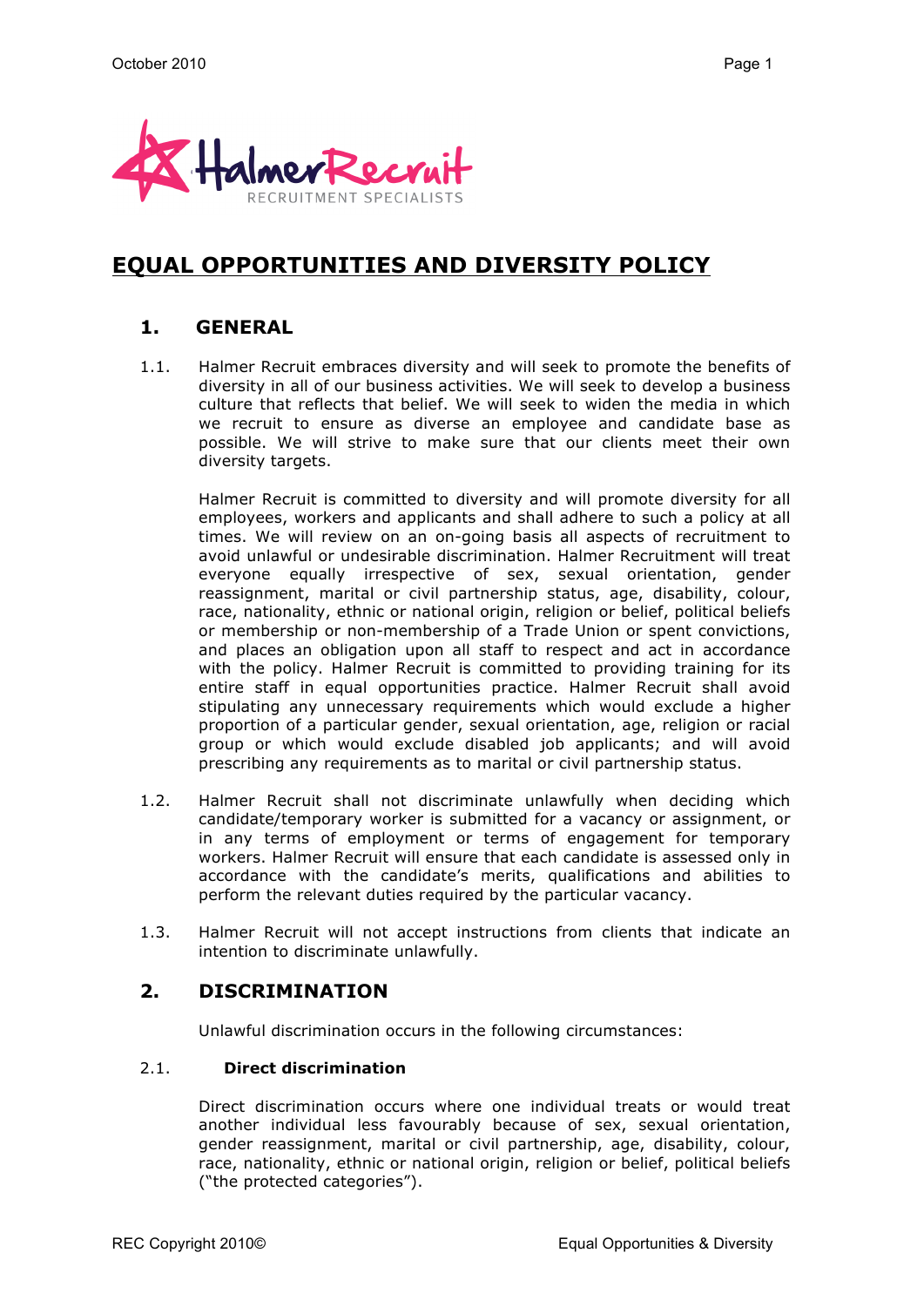It is unlawful for a recruitment consultancy to discriminate against a person on the grounds of a protected category:

- in the terms on which the recruitment consultancy offers to provide any of its services;
- by refusing or deliberately omitting to provide any of its services;
- in the way it provides any of its services.

Direct discrimination would also occur if a recruitment consultancy accepted and acted upon a job registration from an employer which states that certain persons are unacceptable due to a protected category, unless one of the exceptions applies, for instance, the job demands a genuine occupational requirement or in the case of age, the discrimination can be lawfully justified.

#### 2.2. **Indirect Discrimination**

Indirect discrimination occurs where an agency or employer applies a provision, criterion or practice generally, which disadvantages a minority group in the community on the basis of a protected category.

Indirect discrimination would also occur if a recruitment consultant accepted and acted upon an indirectly discriminatory instruction from an employer.

If the vacancy requires characteristics which amount to a genuine occupational requirement or the instruction is lawfully discriminatory due to a statutory exception or objective justification, Halmer Recruit will not deal further with the vacancy unless the client provides written confirmation of such genuine occupational requirement, exception or justification.

#### 2.3. **DISABLED PERSONS**

#### **2.3.1. Discrimination**

Direct discrimination against a person occurs where, a person is treated less favourably because of disability, either their own disability or because someone they are associated with has a disability.

Indirect discriminations occurs when a practice, criterion or provision which cannot be objectively justified is applied to everyone but results in person with a disability being placed at a disadvantage.

Disability arising from discrimination occurs when a person is treated unfavourably because of something arising in connection with their disability.

#### **2.3.2. Duty to make reasonable adjustments and to provide auxiliary aids and services**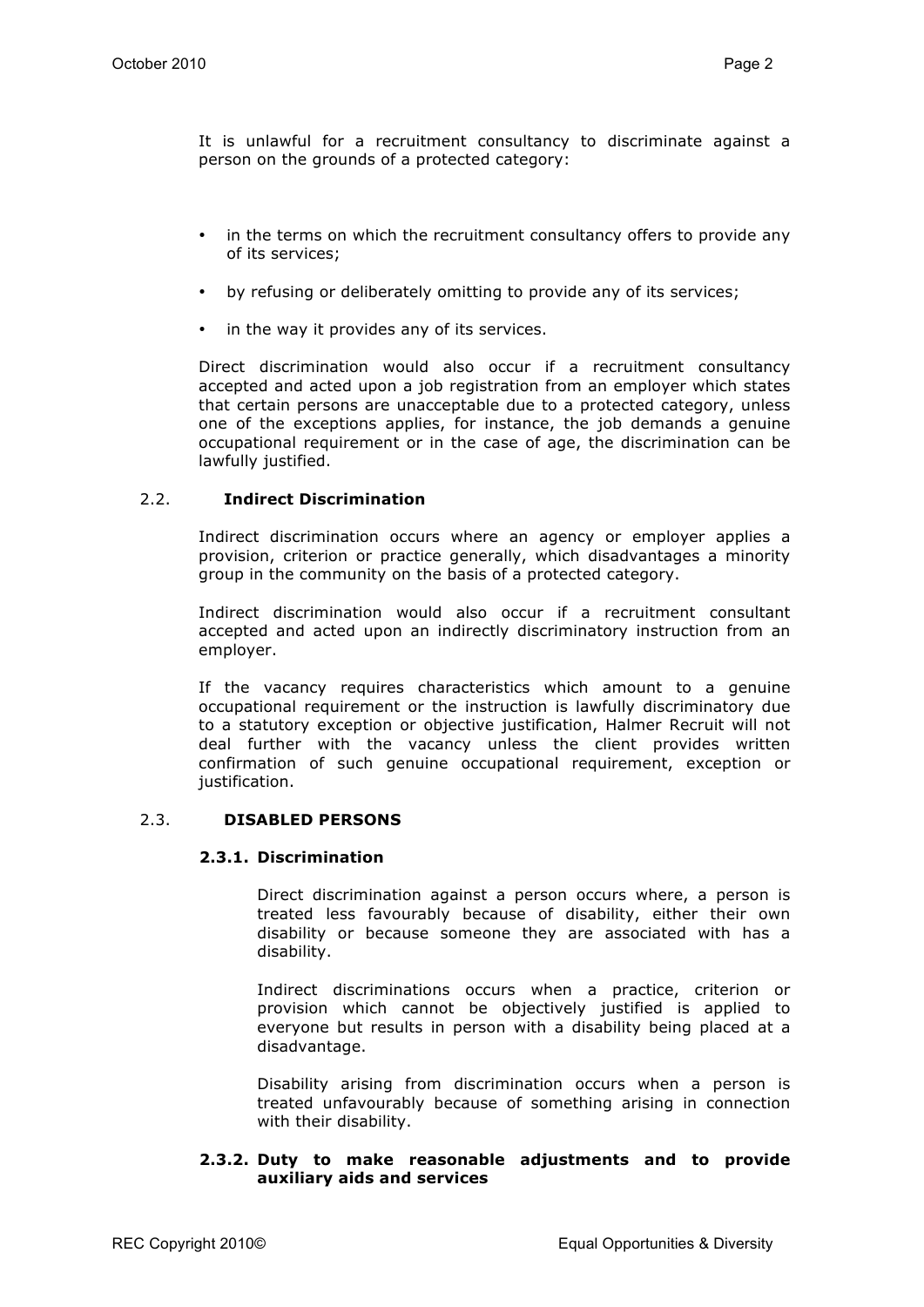This is a similar protection to indirect discrimination in the other protected categories.

Where a provision, criterion or practice applied by or on behalf of an employer, or any physical feature of the employer's premises, places a disabled person at a substantial disadvantage in comparison with persons who are not disabled, it will be the duty of an employer to take such steps as are reasonable, in all the circumstances of the case, to remove the provision, criterion, practice or physical feature.

Agencies must take reasonable steps to provide auxiliary aids or services if this would make it easier for the disabled person to use their services. For instance, an appropriate auxiliary aid or service can include the provision of information on audiotape or provision of a sign language interpreter.

Halmer Recruit will not discriminate against a disabled person on the grounds of disability:

- in the arrangements i.e. application form, interview or arrangements for selection for determining to whom a job should be offered; or
- in the terms on which employment or engagement of temporary workers is offered; or
- by refusing to offer, or deliberately not offering the disabled person a job for reasons connected with their disability; or
- in the opportunities afforded to the person for receiving any benefit, or by refusing to afford, or deliberately not affording him or her any such opportunity; or
- by subjecting him or her to any other detriment (detriment will include refusal of training or transfer, demotion, reduction of wage, or harassment).

Halmer Recruit will accordingly make career opportunities available to all people with disabilities and every practical effort will be made to provide for the needs of staff, candidates and clients.

Wherever possible Halmer Recruit will make reasonable adjustments to hallways, passages and doors in order to provide and improve means of access for disabled employees and workers. However, this may not always be feasible, due to circumstances creating such difficulties as to render such adjustments as being beyond what is reasonable in all the circumstances.

### **3. AGE DISCRIMINATION**

Halmer Recruit will not discriminate directly or indirectly, harass or victimise any person on the grounds of their age. We will encourage clients not to include any age criteria in job specifications and every attempt will be made to persuade clients to recruit on the basis of competence and skills and not age.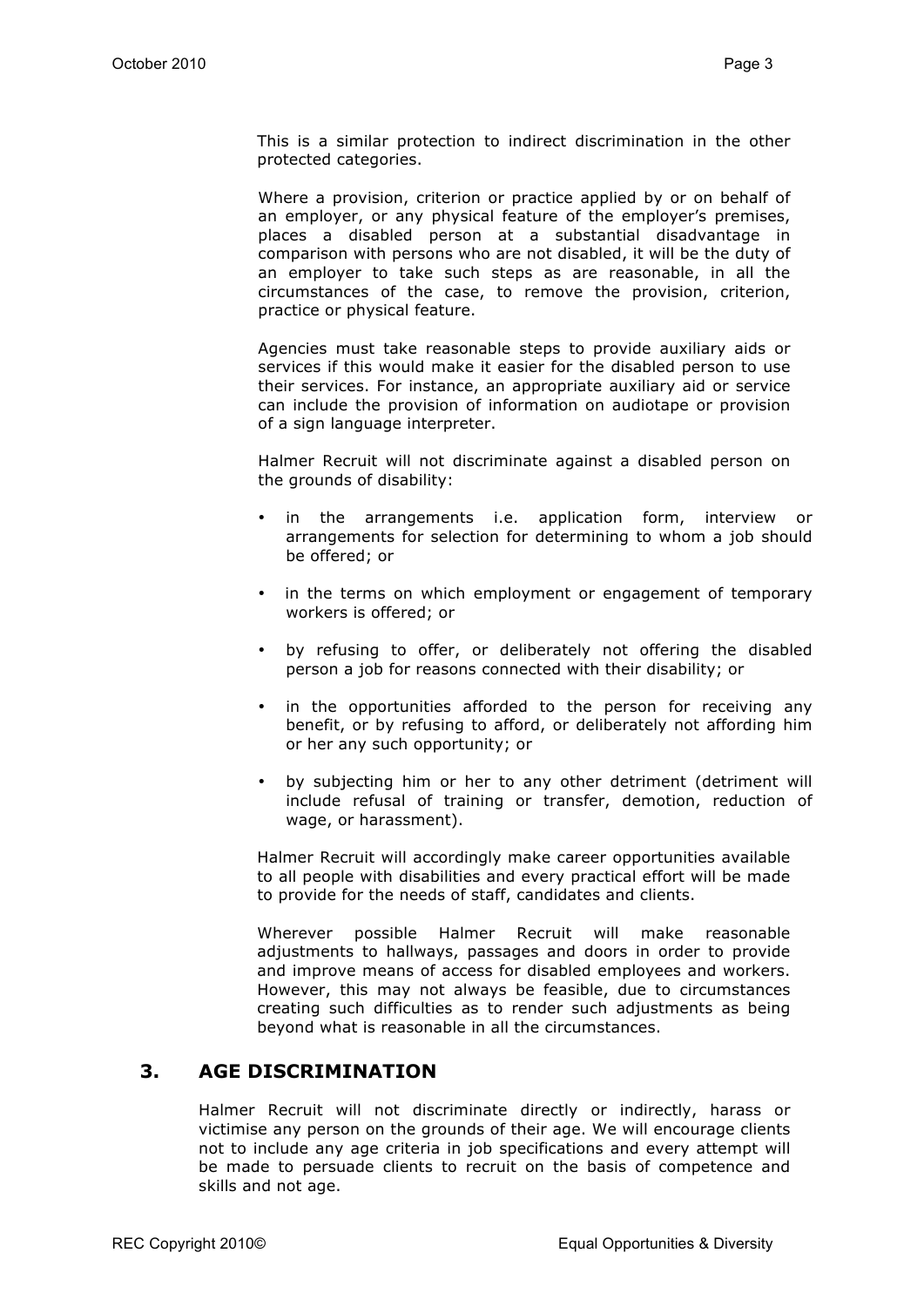Halmer Recruit is committed to recruiting and retaining employees whose skills, experience, and attitude are suitable for the requirements of the various positions regardless of age.

No age requirements will be stated in any job advertisements on behalf of the company.

Halmer Recruit will request age as part of its recruitment process but such information will not be used as selection, training or promotion criteria or in any detrimental way and is only for compilation of personal data, which the company holds on all employees and workers and as part of its equal opportunities monitoring process.

### **4. PART-TIME WORKERS**

This Diversity Policy also covers the treatment of those employees and workers who work on a part-time basis, Halmer Recruit recognises that it is an essential part of this policy that part time employees are treated on the same terms, with no detriment, as full time employees (albeit on a pro rata basis) in matters such as rates of pay, holiday entitlement, maternity leave, parental and domestic incident leave and access to our pension scheme. Halmer Recruit also recognises that part time employees must be treated the same as full time employees in relation to training and redundancy situations.

## **5. HARASSMENT POLICY**

- 5.1. Halmer Recruit is committed to providing a work environment free from unlawful harassment on grounds of sex, sexual orientation, gender reassignment, marital or civil partnership status, age, disability, colour, race, nationality, ethnic or national origin, religion or belief, political beliefs or any other basis protected by legislation is unlawful and will not be tolerated by Halmer.
- 5.2. This policy prohibits unlawful harassment by any employee or worker of Halmer Recruit.
- 5.3. Examples of prohibited harassment are:
	- 5.3.1. verbal or written conduct containing derogatory jokes or comments;
	- 5.3.2. slurs or unwanted sexual advances;
	- 5.3.3. visual conduct such as derogatory or sexually orientated posters;
	- 5.3.4. photographs, cartoons, drawings or gestures which some may find offensive;
	- 5.3.5. physical conduct such as assault, unwanted touching, or any interference because of sex, race or any other protected category basis;
	- 5.3.6. Threats and demands to submit to sexual requests as a condition of continued employment or to avoid some other loss, and offers of employment benefits in return for sexual favours;
	- 5.3.7. Retaliation for having reported or threatened to report harassment.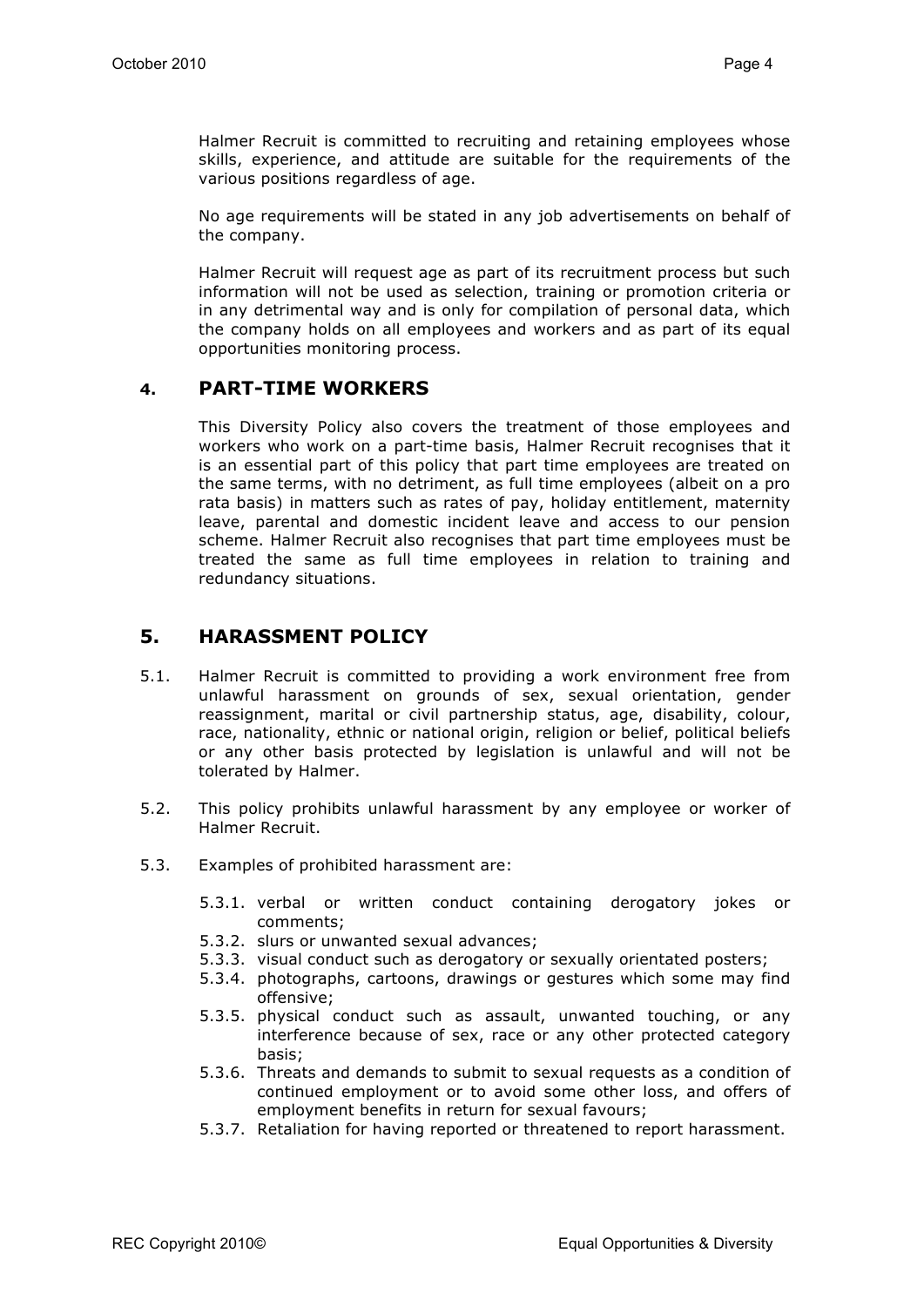- 5.4. If you believe that you have been unlawfully harassed, you should make an immediate report to Nicola Vening followed by a written complaint as soon as possible after the incident. Your complaint should include:
	- Details of the incident
	- Name(s) of the individual(s) involved
	- Name(s) of any witness(es)
- 5.5. Halmer Recruit will undertake a thorough investigation of the allegations. If it is concluded that unlawful harassment has occurred, remedial action will be taken.
- 5.6. Any employee(s) who Halmer Recruit finds to be responsible for unlawful harassment will be subject to the disciplinary procedure and any sanction may include termination. [A person who discriminates or harasses may be personally liable for payment of compensation to the person offended, in addition to any compensation payable by Halmer Recruit. There is no statutory cap on the amount of compensation which may be awarded in discrimination cases. Under the Criminal Justice Act 1994, harassment became a criminal offence, punishable by a fine of up to £5,000 and/or a prison term of up to 6 months. Under the Protection from Harassment Act 1997, the penalties for aggravated harassment are an unlimited fine and/or 5 years imprisonment.]

## **6. GENDER REASSIGNMENT POLICY**

- 6.1. Halmer Recruit recognises that any employee or worker may wish to change their gender during the course of their employment with the Company.
- 6.2. Halmer Recruit will support any employee or worker through the reassignment.
- 6.3. Halmer Recruit will make every effort to try to protect an employee or worker who has undergone, is undergoing or intends to undergo gender reassignment, from discrimination or harassment within the workplace.
- 6.4. All employees and workers will be expected to comply with Halmer Recruit's policy on harassment in the workplace. Any breach of such a policy will lead to the appropriate disciplinary sanction.
- 6.5. Where an employee is engaged in work where the gender change imposes genuine problems Halmer Recruit will make every effort to reassign the employee or worker to an alternative role in the Company, if so desired by the employee.
- 6.6. Any employee or worker suffering discrimination on the grounds of gender reassignment should make recourse to the Company's grievance procedure.

## **7. COMPLAINTS AND MONITORING PROCEDURES**

7.1. Halmer Recruit has in place procedures for monitoring compliance with this policy and for dealing with complaints of discrimination. These are available from Nicola Vening and will be made available immediately upon request.